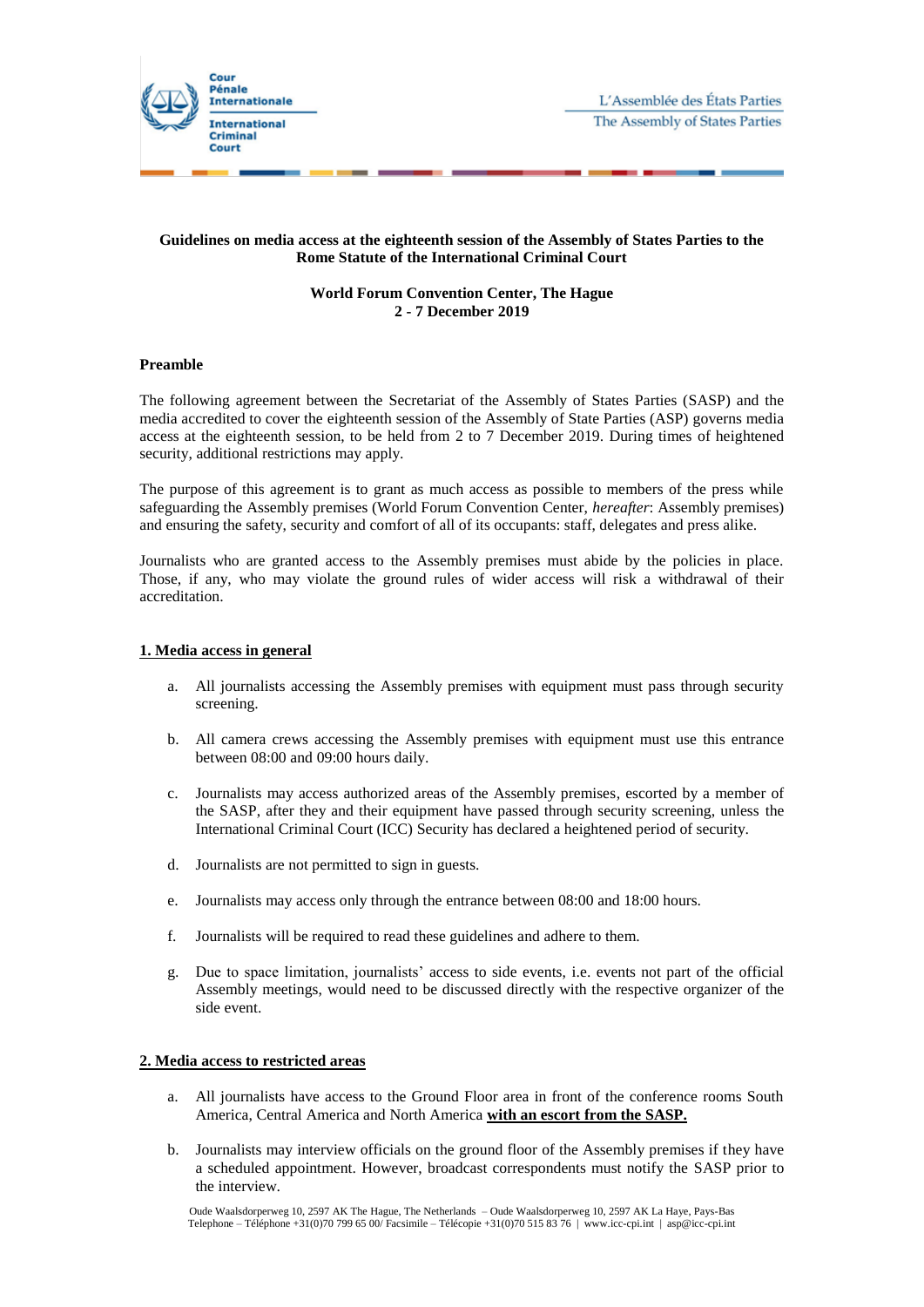- c. Broadcast correspondents conducting TV "stand-ups" outside, yet within the Assembly premises, should notify the SASP, who will notify ICC Security prior to the event; in case this is not feasible, the correspondents must notify the ICC Security directly.
- d. The media may not congregate or conduct interviews at the Delegates' Entrance (the west hallway to the King Willem Alexander between conference rooms Africa, Antarctica and Asia).
- e. All accredited journalists may access the area between conference rooms South and Central America (*hereafter*: "the Canal") without an escort.
- f. Journalists may move around in the Canal area and conduct interviews.
- g. All media, in particular TV camera crews, must remain in the designated northeast corner of the King Willem Alexander at all times when the Assembly is in session. This location is also reserved for print media. However, media will have escorted access to the extended area in front of conference rooms South America, Central America and North America.
- h. Accredited media may conduct interviews in the above mentioned areas. On-the-record interviews should be conducted in the Canal area. Journalists may move between the areas outside conference rooms South America, Central America and North America when the Assembly is in session. Under no circumstances should the staircases and the hallway between conference rooms Africa, Antarctica and Asia leading to the King Willem Alexander be blocked.
- i. Journalists do not have access to the Oceania Lounge.
- j. Only hand-held voice recorders may be used for interviews. If the delegate wishes to do a TV interview, it should preferably take place in the Canal area with SASP approval and escort.
- k. The hallway in front of conference rooms Africa, Antarctica and Asia leading to the King Willem Alexander, is a restricted area, except after the meetings have ended.
- l. Side events are closed to press unless permission given by the respective organizers. The interested members of the press should contact Embassy hosting the given event.

# **3. General access for TV crews**

- a. All media are permitted access to open meetings in designated areas within the King Willem Alexander, i.e. between the podium and conference room North America, with time restrictions to broadcast media.
- b. TV correspondents and their crew are permitted to film and interview diplomats and officials, with their consent, in designated areas of general media access located in the Canal area.
- c. All other areas **will require an SASP escort**. TV crews will only be permitted after prior consultation with the SASP who will provide an escort at all times.

#### **Photo ops**

Photo ops are limited to one minute maximum before the plenary sessions commence. If a large presence of visual media is present, they will be taken in two batches: first, the photographers, to be followed by the TV camera crew, or vice versa. SASP personnel will always be present at the photo ops. No questions are permitted during these photo ops.

#### **Stakeout location**

The Canal area between conference rooms South and Central America.